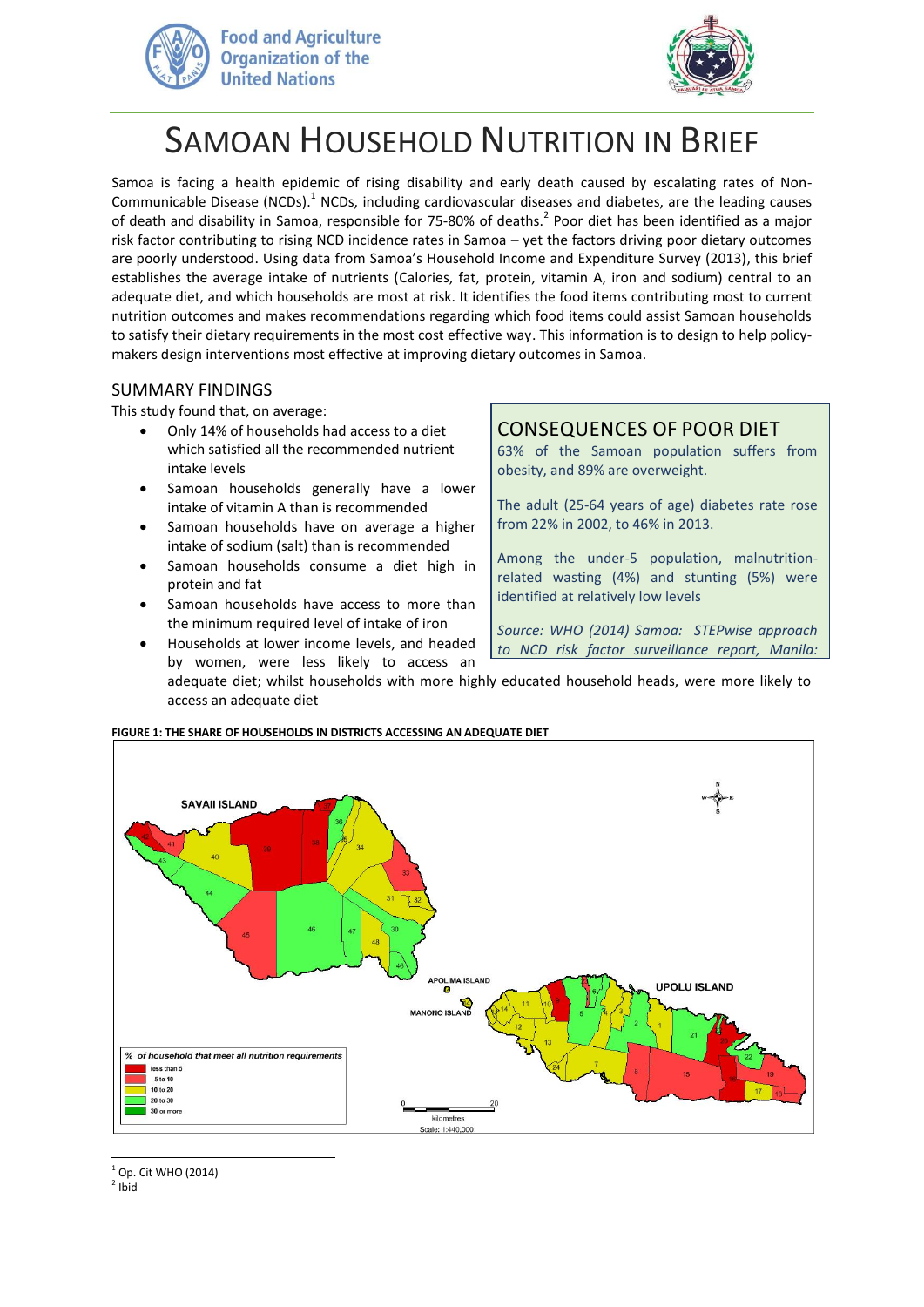# NUTRITION NEEDS

#### **CALORIES**

Calories are the food energy we need to survive. The three main sources of calories in our diet come from protein, fat, and carbohydrates. Given there are more calories in a gram of fat than

in proteins or carbohydrates, we gain weight more quickly from diets high in fat  $$ particularly saturated fats. On average, individuals should consume 50-65% of their calories from carbohydrates, 10-20% of their calories from protein, and 15-30% of their calories from fat.

Root vegetables (e.g. taro), as well as breads and cereals were found to contribute the majority of energy in the Samoan average diet; while meat products were found to be the main sources of protein and fat, and secondary sources of food energy. In particular, taro was the most important source of calories, with chicken pieces/quarters and bread making major contributions to Calorie intake. Added sugar and coconuts (popo) also made significant contributions to Calorie intake.

The average per capita daily intake of Calories in Samoa was identified to be 3509 kcal (per adult male equivalent). However, this average hides some big differences across the country.

#### **MAP OF PER CAPITA (AME) DAILY CALORIE (KCAL) INTAKE BY DISTRICT**

Five districts were found to have access to, on average, less than 50% (<1900 kcal per day, coloured green) of the recommended calorie requirements. On the other hand, four districts were found to have access to, on average, more than 150% (>5500 kcal per day, coloured red) of the recommended Calorie intake. Calorie intake is lower in urban (Apia) and per-urban (NW Upolu) regions than in rural regions (Savaii and 'Rest of Upolu').





## FAT

Adequate amounts of dietary fat are essential to a healthy diet; yet a diet rich in saturated fats (cooking oil and fatty cuts of meat, such as corned beef and lamb flaps) raises cholesterol levels and risk for NCDs such as cancer, diabetes, and heart disease.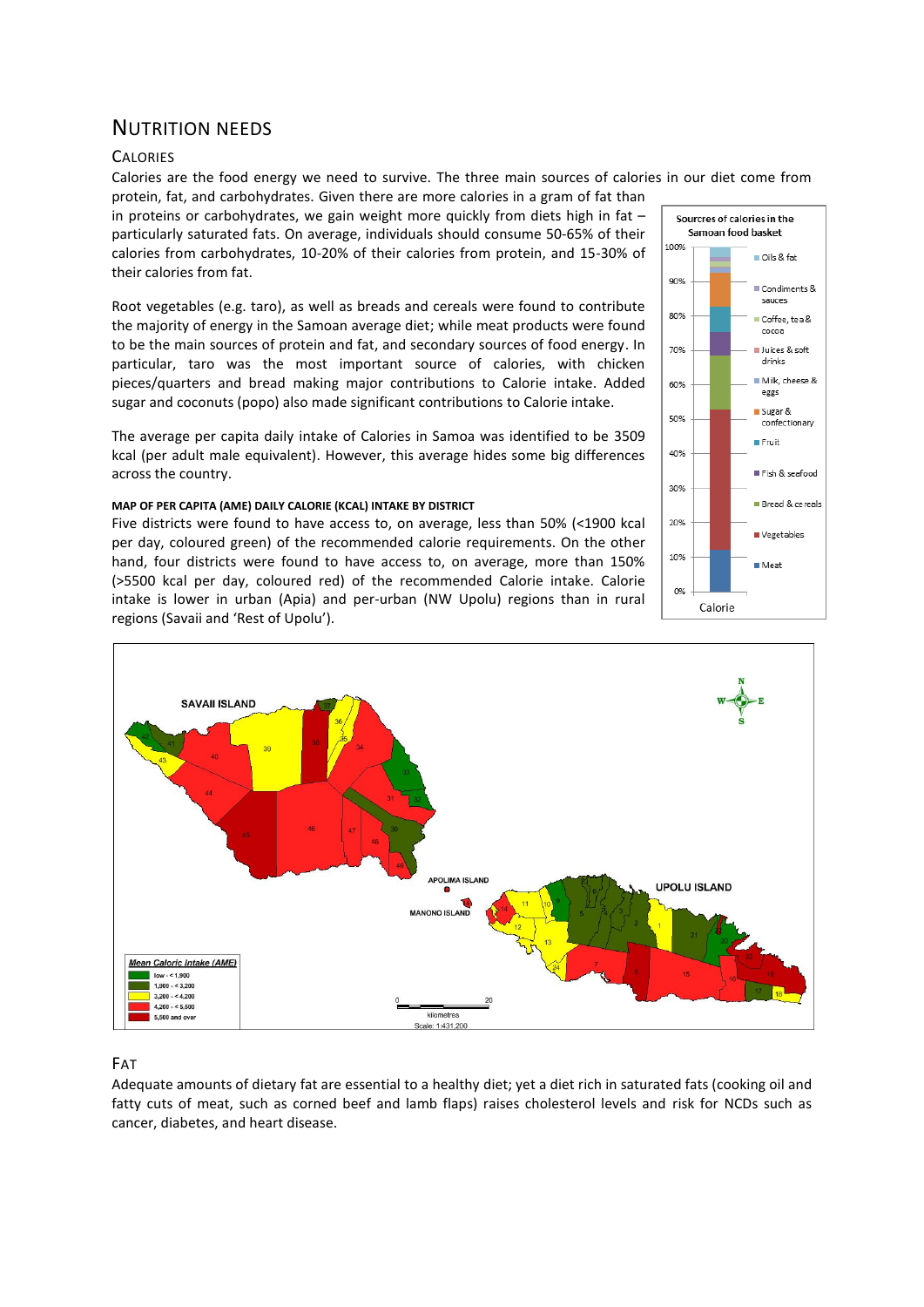**MAP OF PER CAPITA (AME) DAILY FAT (G) INTAKE BY DISTRICT**



This study found that, while average fat intake was below the recommended maximum, average intake was at the higher end of the recommended range (24% of dietary energy came from fat).

5 districts were found to have a high average intake of per capita fat intake (>120 grams per day, coloured red) and that no districts were found to have a low intake of fat, on average (<40 grams per day, coloured green).

The top sources of fat in the Samoan food basket are meat (chicken and canned beef), fruit (coconuts (popo)), fish and seafood (canned mackerel), cereals (instant noodles), and cooking oil and butter, as illustrated in the bar chart. This study found that households in the bottom third of income had access to 17 grams of fat less (per capita per day) than households in the top third by income.

#### PROTEIN

This study found that average protein intake in Samoa satisfies the recommended minimums. The map below illustrates that only 5 districts had an average protein intake that was considered low (<90 grams,

coloured red). However this study found that income had a significant effect on household protein intake, with households in the bottom third of income accessing 38 grams less of protein than members of households in the top third by income.



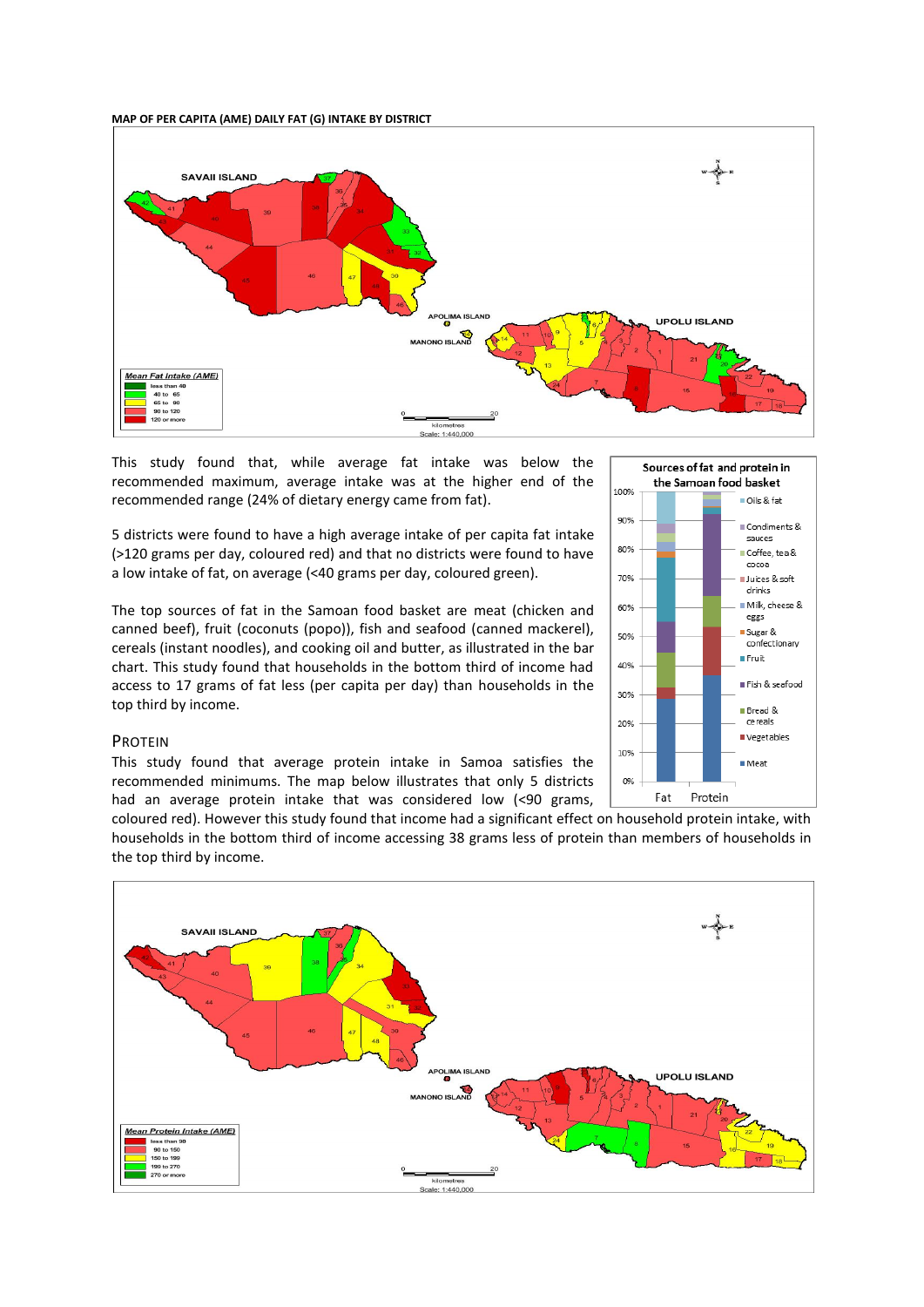## IRON

Iron has several vital functions in the body, including the transportation of oxygen to the tissues from the lungs by red blood cell.

With the high level of average taro consumption in Samoa, access to iron intake was found by this study to be



above the minimum required. Canned mackerel, chicken and coconuts also contribute to the meeting household iron intake requirements.

Members of households in any of the three 'rural' Regions of Savaii, NW Upolu and Rest of Upolu have access to a higher iron intake level than members of households in the Apia Urban Area, which is may to reflect the lower costs and higher availability of home produced taro in those areas. Whilst households in urban areas were not found to have, on average, an intake of iron below the

recommended level, this finding indicates that urbanisation does contribute to changing dietary preferences for or access to traditional staples, like taro, which are critical to an adequate diet.

## VITAMIN A

Vitamin A is an essential nutrient needed in small amounts by humans for the normal functioning of vision, growth and development, healthy cells, immune system functioning and reproduction. Avoiding Vitamin A deficiency is critical to avoiding health problems such as physical and cognitive impairment, and blindness.

This survey found that, on average, Samoan households consume only around 70% of the recommended vitamin A intake. Increased consumption of a range of food items, from pumpkin and papaya to fish and seafood and dairy products such as milk and butter, would help Samoan households lift their vitamin A intake levels.

The map below that households in nearly every district have ane average vitamin A intake below the recommended level - indeed only 5 districts have a vitamin A intake that is above the recommended level (coloured yellow). Districts where average vitamin A consumption is extremely low (<300 micrograms or less than half the recommended daily intake) are coloured red, whilst households with low average per capita consumption (<600 micrograms per day) are colured pink.





#### **MAP OF PER CAPITA (AME) DAILY VITAMIN A (UG) INTAKE BY DISTRICT**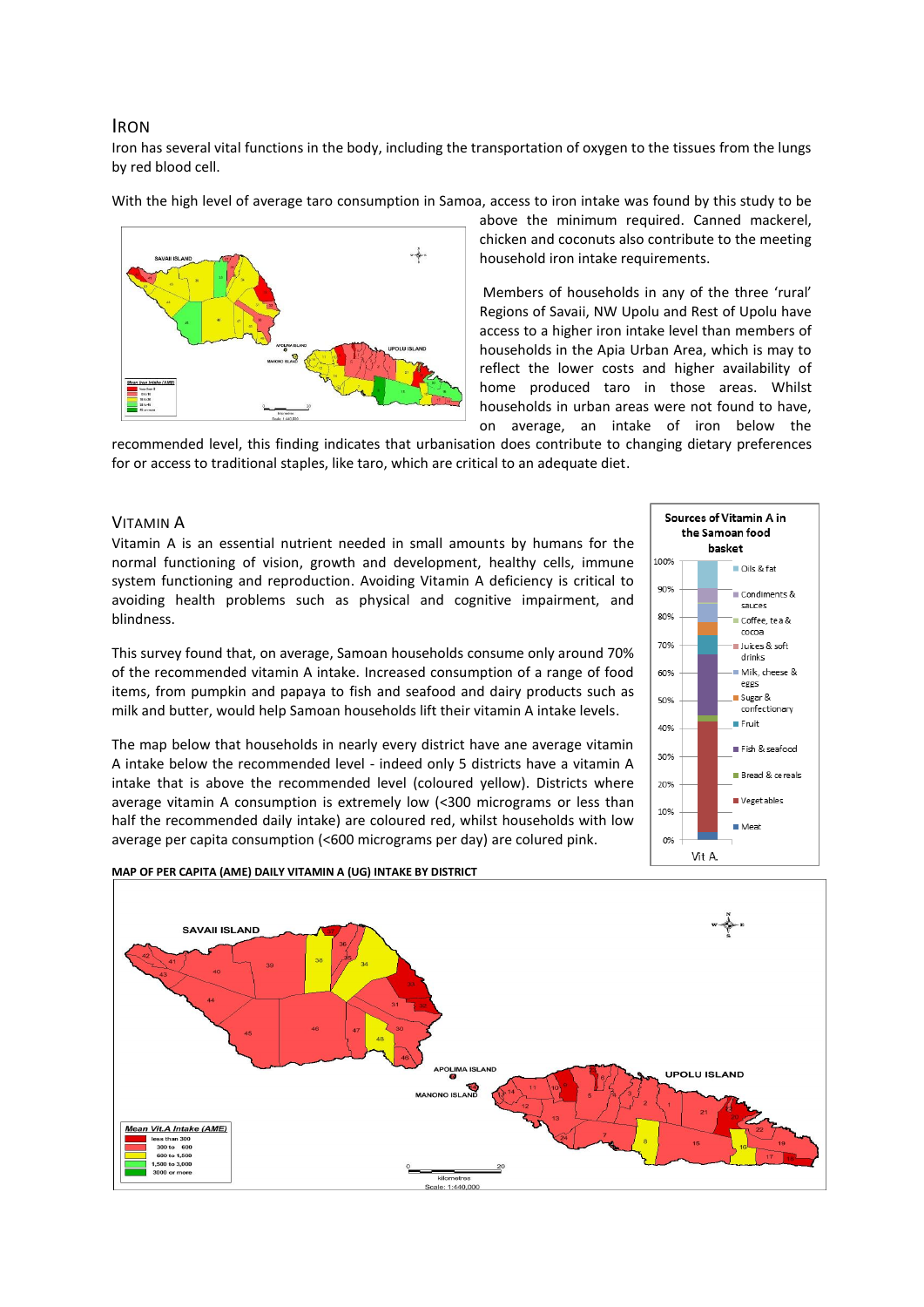## SODIUM

Sodium comes from salt and salty foods. While a small amount of sodium is essential for cell function, too much sodium intake leads to elevated blood pressure and increased risk of NCDs such as cardiovascular and kidney diseases, and diabetes.

This study found that average sodium consumption (2903mg per capita, per day) is well above the safe recommended maximum (2300mg). On average, household sodium intake in Apia (3082mg) is well above the recommended maximum. The map below indicates that average household sodium is above the recommended maximum (coloured red) in all but 5 Districts. No District was found to have a 'low' rate of average sodium intake. This study identified that households in the bottom income tercile and headed by older adults, had a lower rate of sodium consumption than richer households and households headed by younger adults.

The most common source of sodium in Samoan household diets identified by this study was table salt added to meals. Table salt contributes two-thirds of total sodium consumption. About a third of salt consumption in Samoa comes from processed food – in particular from canned mackerel, instant noodles, bread and sausages.



#### **MAP OF PER CAPITA (AME) DAILY SODIUM (MG) INTAKE BY DISTRICT**

# WHAT IS THE COST OF A NUTRITIOUS DIET?

| <b>MINIMUM COST OF NUTRITIOUS FOOD BASKET</b> |                    |                    |
|-----------------------------------------------|--------------------|--------------------|
| <b>Food item</b>                              | <b>Consumption</b> | <b>Expenditure</b> |
|                                               | quantity (g)       | (USD)              |
| Taro                                          | 908                | 0.54               |
| Chicken                                       | 271                | 1.47               |
| pieces                                        |                    |                    |
| Pumpkin                                       | 129                | 0.24               |
| <b>Bread</b>                                  | 186                | 0.57               |
| Coconuts                                      | 25                 | 0.57               |
| (popo)                                        |                    |                    |
| Canned                                        | 83                 | 0.38               |
| mackerel                                      |                    |                    |
|                                               |                    |                    |

What does it mean to be in food poverty? This study identified that it would cost US\$3.23 per day to provide an adult male with all the nutrients required by an adequate diet. Local foods – particularly taro – are integral to assisting households to meet the recommended minimum nutrient intake levels at a low cost.

Sources of sodium in the Samoan food basket

 $\blacksquare$  Oils & fat

—<br>■ Condiments & sauces

Coffee, tea& cocoa

Juices & soft Mik, cheese &

confectionary **Fruit** 

Fish & seafood

Bread & cereals

Vegetables

■ Meat

eggs Sugar &

100%

90%

 $80%$ 

70%

60%

50%

40%

30%

20%

10%

0%

Sodium

In total, a food basket containing just 6 food items taro, chicken pieces, bread, pumpkin, canned mackerel (eleni), coconuts (popo) - could assist Samoan households to obtain all their nutrition needs, at lowest cost. Local food items (taro,